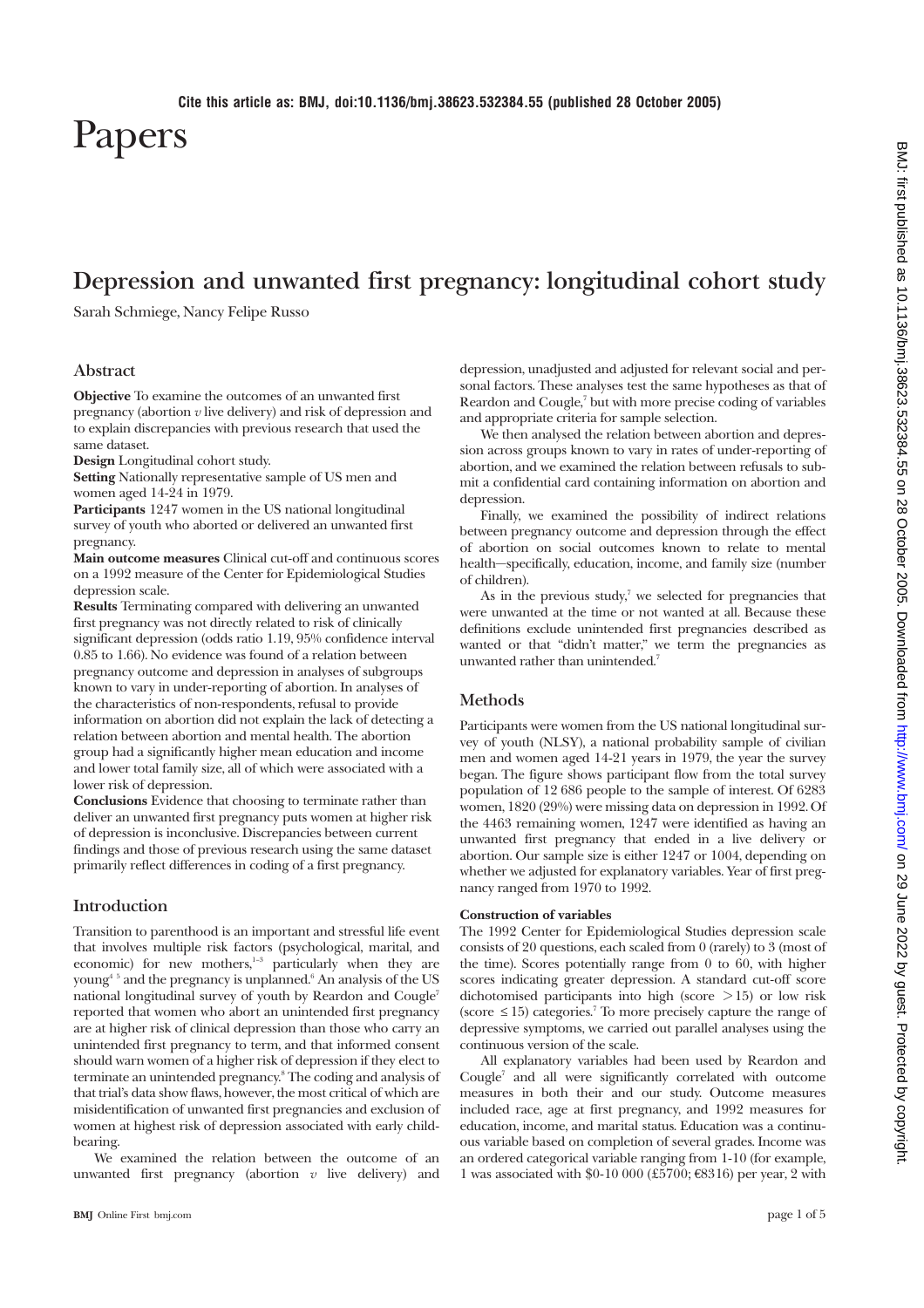\$10 001-20 000, and 10 with \$90 001 and above). After ensuring no statistically significant differences existed among groups that were never married, divorced, or separated, we dichotomised marital status in 1992 into married or unmarried.

In keeping with the intent of the Reardon and Cougle study, $7$ we identified women whose first pregnancy was unwanted and resulted in a live birth or abortion. To ensure accuracy we constructed our variables using coding language provided by staff of the national longitudinal survey of youth. Respondents indicated the outcome of a first ever pregnancy by interview, beginning in 1983 and continuing across subsequent interviews in 1984 and every two years thereafter. At each interview, participants were asked to identify any pregnancies since their last interview and whether or not the pregnancy was wanted (yes, didn't matter, not then, not ever). We then linked the responses to the outcome of first pregnancy. We excluded from the delivery group women who responded with yes or didn't matter. We assumed that first pregnancies terminated by abortion were unwanted unless otherwise specified; we excluded 15 women in the abortion group who reported that their pregnancies were wanted.

Using this coding approach, we identified a smaller number of eligible women than in the previous study, $\bar{y}$  even when compared to the corrected numbers reported (http:// bmj.bmjjournals.com/cgi/contentnw/full/324/7345/1097/ Ful). As with the previous study, we identified 4463 women with 1992 scores on the Center for Epidemiological Studies depression scale. Both studies seemed to use the same variable to assess whether the pregnancy was wanted; the difference seems to be in the variables used to identify first pregnancy.

The dataset of the national longitudinal survey of youth is large and complex, with over 100 000 variables. A search using the keyword "pregnancy" yields over 3000 variables. Of these, some refer to pregnancy across the lifespan, some refer to pregnancy since the last interview, some are generated by follow-ups to other questions, and some are constructed from combinations of previous answers. Identification of a first unwanted pregnancy is particularly complex as it involves combining answers to a series of "if then" questions across survey years.

Contrary to the previous study, we did not exclude women in the delivery group with subsequent abortions. Our stated purpose was to examine the relation between outcome of a first unwanted pregnancy and later depression**,** and the exclusion of women with subsequent abortions from either abortion or delivery groups would make generalisation to all women with an unwanted first pregnancy inappropriate. It could further be argued that women who have multiple unwanted pregnancies (whether terminated by delivery or abortion) are more likely to be depressed than other women. Consequently, differential exclusion of women from the delivery group on the basis of subsequent abortion creates a bias in favour of finding lower depression in that group. In any case, conclusions of analyses (not reported here) that excluded all women who aborted subsequent pregnancies did not differ from the results reported below.

#### **Analysis plan**

Analyses were carried out using SAS version 8.2. Before testing the primary study hypotheses, we compared the statistics of the sampling approach used here with that used in the previous study.7 Next we examined the relation between pregnancy outcome and depression. Logistic regression analyses predicted cut-off scores on the depression scale  $(0 = non-depressed;$ 1 = depressed) from pregnancy outcome  $(0 =$  delivery; 1 = abortion), unadjusted and adjusted for explanatory variables. Odds ratios greater than 1 would indicate greater depression in the abortion group, given the coding pattern of variables. We used ordinary least squares regression for parallel analyses predicting continuous scores for depression.

It has been suggested that under-reporting of abortion may lead to failures in detecting a link between abortion and depression.7 8 Because under-reporting has been shown to differ across subgroups of individuals (for example, being married, white, and Protestant have been associated with lower under-reporting), $9$  we examined the relation between pregnancy outcome and depression across the following groups: white versus black married and unmarried women and Catholic versus non-Catholic women. We also addressed the under-reporting of abortion by examining differences in depression between those who did and did not submit the confidential abortion card used by the national longitudinal survey of youth to collect data on abortion. Information on refusals was provided in 1994 and compared with scores on the Center for Epidemiological Studies depression scale.  $\chi^2$  tests



Participant flow from population of national longitudinal survey of youth to sample of interest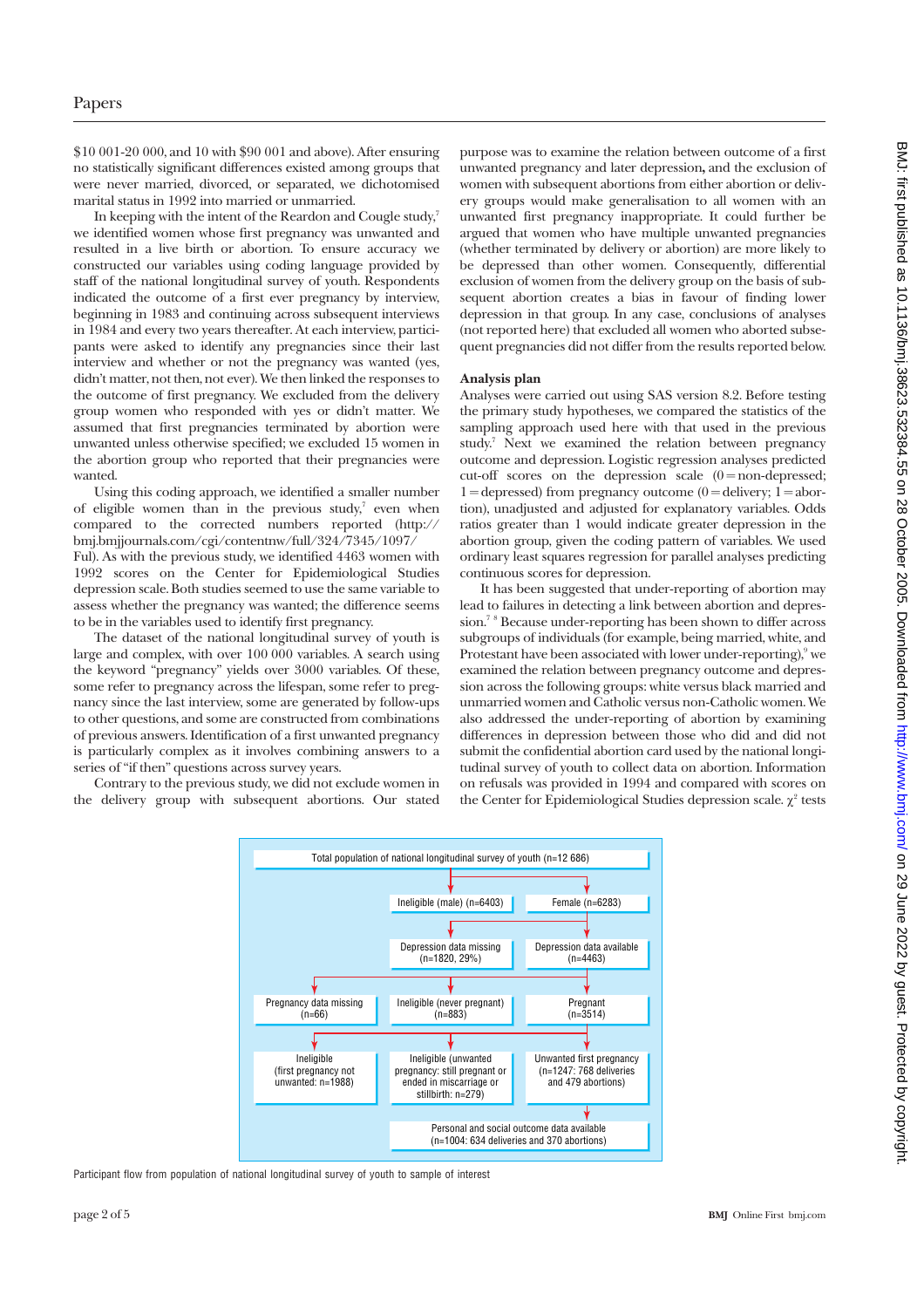**Table 1** Proportion of participants in high risk category for depression and mean continuous scores, stratified by pregnancies before 1980 and those occurring from 1980 onwards

|                          | No (%) in high risk category for |                                  |         | Mean (SD) depression |                          |         |
|--------------------------|----------------------------------|----------------------------------|---------|----------------------|--------------------------|---------|
| <b>Subgroups</b>         | depression*                      | Odds ratio (95% CI)              | P value | score                | Mean difference (95% CI) | P value |
| Delivery group:          |                                  |                                  |         |                      |                          |         |
| Before 1980 <sup>+</sup> | 109/310 (35)                     |                                  |         | 13.5(10.6)           |                          |         |
| After 1980               | 111/457 (24)                     | $0.59$ $(0.43$ to $0.81)$        | 0.001   | 10.7(9.4)            | 2.81 (1.38 to 4.23)      | 0.002   |
| Abortion group:          |                                  |                                  |         |                      |                          |         |
| Before 1980              | 59/225 (26)                      | $0.66$ $(0.45 \text{ to } 0.96)$ | 0.028   | 10.9(9.6)            | 2.66 (0.91 to 4.41)      | 0.003   |
| After 1980               | 55/232 (24)                      | 0.57 (0.39 to 0.84)              | 0.004   | $10.8$ $(10.4)$      | 2.73 (0.95 to 4.52)      | 0.003   |

n=23 cases missing due to no data on year first pregnancy began.

\*Center for Epidemiological Studies depression scale score greater than 15.

†Reference group. For each comparison the pre-1980 delivery group was coded as 0 and each other group coded as 1 so that odds ratios less than 1.0 indicate greater depression in the pre-1980 delivery group.

were used to compare the cut-off scores for depression within the subgroups; continuous scores were compared using *t* tests. We examined indirect relations between pregnancy outcome and depression by analyses carried out in two parts: *t* tests were used to compare mean education, family income, and total number of children across delivery and abortion groups, and logistic and ordinary least squares regression were used to examine the three social variables as predictors of depression scores.

# **Results**

The appropriateness of our sampling approach was assessed over that of the previous study for the testing of the research questions. An abbreviated form of the Rotter internal-external locus of control scale was used in the Reardon and Cougle<sup>7</sup> study in an attempt to account for "prior psychiatric state." Because this scale was administered in 1979, the authors excluded all women who had experienced their first pregnancy before that time, including most (339 of 425) teenage pregnancies.

We examined the relation between depression and pregnancy outcome, stratified by a dichotomous variable for year of pregnancy (before 1980 *v* 1980 and beyond), to statistically compare the two sampling approaches (table 1). We examined the differences in risk of depression among the four groups by using the pre-1980 delivery group as a reference point for comparison with the other three groups**.** Women in the pre-1980 delivery group had a significantly greater risk of experiencing depression than women in the other three groups.

Excluding women with first pregnancies before 1980 consequently removed women at highest risk for negative outcomes associated with early childbearing, making it inappropriate to generalise findings from the previous research to all first pregnancies. Primary analyses for our study were thus based on all women for whom unwanted first pregnancies could be identified. For comparison purposes with Reardon and Cougle's study, we also carried out analyses predicting depression scores from pregnancy outcome on a subsample of women  $(n = 689)$  whose pregnancy occurred between 1980 and 1992, adjusting for 1979 Rotter scores.

#### **Prediction of depression from pregnancy outcome**

Pregnancy outcome did not predict depression scores in either the full sample or in the subsample of pregnancies occurring between 1980 and 1992, even when adjusted for personal and social indicators (table 2). Examination of the raw data confirms similar scores for depression across the delivery and abortion groups, with 28.6% of participants in the delivery group compared with 24.8% in the abortion group being in the high risk category (mean depression scores 11.8 and 10.8, respectively).

#### **Under-reporting of abortion**

We found no evidence for an association between abortion and depression across the subgroups (table 3).

**Table 2** Odds ratios (95% confidence intervals) predicting depression cut-off scores from pregnancy outcome and  $\beta$  coefficients (SE) showing mean differences in depression continuous scores by pregnancy outcome, in full sample and subsample of post-1979 pregnancies, unadjusted and adjusted for explanatory variables

|                             | Logistic regression predicting depression cut-off scores* |                                          |         |                                             |         | Ordinary least squares regression predicting depression continuous<br>scores |                            |         |                              |         |
|-----------------------------|-----------------------------------------------------------|------------------------------------------|---------|---------------------------------------------|---------|------------------------------------------------------------------------------|----------------------------|---------|------------------------------|---------|
| Sample and group            | No $(\% )$<br>exceeding<br>cut-off score                  | <b>Unadjusted odds</b><br>ratio (95% CI) | P value | Adjusted                                    | P value | Mean (SD)                                                                    | Unadjusted $\beta$<br>(SE) | P value | Adjusted $\beta$ (SE)        | P value |
| Full sample:                |                                                           |                                          |         |                                             |         |                                                                              |                            |         |                              |         |
| Delivery group<br>$(n=768)$ | 220(28.6)                                                 | $0.82$ $(0.64 \text{ to } 1.07)$         | 0.14    | 1.19 (0.85 to 1.66) <sup>+</sup>            | 0.30    | $11.8$ (9.95)                                                                | $-1.07$ (0.58)             | 0.06    | $0.38$ $(0.68)^*$            | 0.58    |
| Abortion group<br>$(n=479)$ | 119 (24.8)                                                |                                          |         |                                             |         | $10.8$ (9.9)                                                                 |                            |         |                              |         |
| Post-1979<br>pregnancies:   |                                                           |                                          |         |                                             |         |                                                                              |                            |         |                              |         |
| Delivery group<br>$(n=457)$ | 111(24.3)                                                 | 0.97 (0.67 to 1.40)                      | 0.87    | 1.33 $(0.84 \text{ to } 2.10)$ <sup>±</sup> | 0.23    | $10.7$ (9.4)                                                                 | $0.07$ $(0.78)$            | 0.93    | $0.92$ $(0.87)$ <sup>+</sup> | 0.29    |
| Abortion group<br>$(n=232)$ | 55 (23.7)                                                 |                                          |         |                                             |         | $10.8$ $(10.4)$                                                              | --                         |         |                              |         |

Pregnancy outcome coded 0 for delivery and 1 for abortion; higher depression scores indicate greater levels of depression. Odds ratios greater than 1.0 and positive  $\beta$  coefficients indicate higher risk of depression in abortion group. \*Greater than 15.

†Adjusted for race, age at first pregnancy, and 1992 marital status, education, and family income.

‡Adjusted for 1979 measure of Rotter internal-external locus of control, race, age at first pregnancy, and 1992 marital status, education, and family income.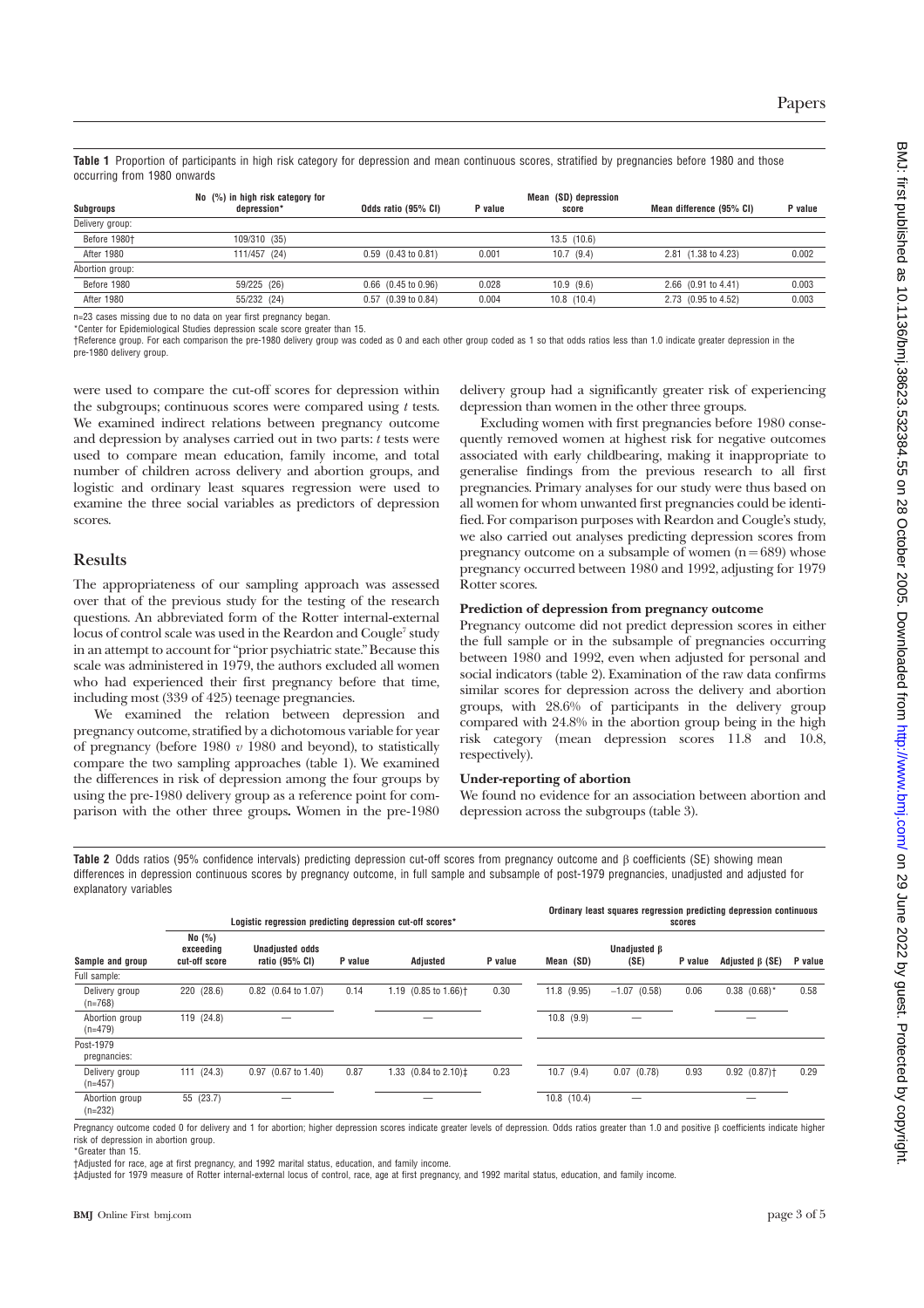|                                    | No (%) exceeding depression cut-off score* |                       |                 |         | Mean (SD) continuous depression<br>score* |                       |        |         |
|------------------------------------|--------------------------------------------|-----------------------|-----------------|---------|-------------------------------------------|-----------------------|--------|---------|
| Subpopulation                      | Delivery group                             | <b>Abortion group</b> | $\gamma^2$ test | P value | Delivery group                            | <b>Abortion group</b> | t test | P value |
| Married white women (n=456)        | 49/254 (19)                                | 33/202 (16)           | 0.67            | 0.41    | 9.0(8.8)                                  | (8.0)<br>8.1          | 1.19   | 0.24    |
| Married black women (n=143)        | 28/110 (25)                                | 8/33 (24)             | 0.02            | 0.89    | $12.2$ (9.3)                              | 10.7<br>(10.4)        | 0.78   | 0.44    |
| Unmarried white women<br>$(n=106)$ | $5/32$ (16)                                | 22/74 (30)            | 2.34            | 0.13    | 10.7(8.6)                                 | 12.9(11.2)            | 0.99   | 0.32    |
| Unmarried black women<br>$(n=188)$ | 50/141 (35)                                | 18/47 (38)            | 0.13            | 0.73    | 13.1(9.4)                                 | 13.9(9.8)             | 0.47   | 0.64    |
| Non-Catholics (n=834)              | 162/528 (31)                               | 82/306 (27)           | 1.41            | 0.24    | 12.3(10.1)                                | 11.3(10.1)            | 1.26   | 0.21    |
| Catholics (n=410)                  | 56/237 (24)                                | 37/173 (21)           | 0.29            | 0.59    | $10.8$ (9.5)                              | 9.8(9.4)              | 1.14   | 0.25    |

**Table 3** Relation between depression and pregnancy outcome within subpopulations known to vary in amount of under-reporting of abortion

\*Depression measured on Center for Epidemiological Studies depression scale. Pregnancy outcome coded 0 for delivery and 1 for abortion; higher scores indicate greater levels of depression. Cut-off score greater than 15.

Among the 4306 women in the larger sample who had both a depression score and abortion card information, 24.5% of women (1025/4190) who submitted the card were in the high risk group compared with 12.9% (15/116) of women in the refusal group ( $\chi^2 = 8.19$ , P = 0.004). The mean continuous score for the refusal group was significantly lower than that for the group that submitted the card  $(7.9 \, v \, 10.7; t = 2.99, P = 0.003)$ .

#### **Indirect effects analyses**

We found no evidence that terminating compared with delivering an unwanted first pregnancy changes risk for subsequent depression. This does not mean that the outcome of an unwanted first pregnancy has no relation to risk of depression. The indirect effects of pregnancy outcome on depression were examined, through effects of abortion on income, education, and number of children.

The abortion group had significantly higher mean education and income and lower total family size (table 4), findings that are consistent with previous analyses of the national longitudinal survey of youth.<sup>10</sup>

Separate regression analyses then examined each social variable (with pregnancy outcome also included in each model) as predictors of depression cut-off and continuous scores (table 4). Higher education and income predicted a lower risk of depression and larger family size predicted a higher risk of depression.

## **Discussion**

Our results provide no support for the claim by Reardon and Cougle7 that terminating an unwanted first pregnancy contributes to risk of subsequent depression. Instead, our finding that the group that delivered before 1980 had a significantly higher risk of depression than all other groups directly contradicts the claim that terminating an unwanted first pregnancy puts women at higher risk of subsequent depression, particularly for younger women. These results cannot be reasonably explained by underreporting of abortion. Indeed, finding that depression scores for the group that refused to fill out a confidential abortion card were significantly lower than for the reporting group suggests that women who are willing to disclose abortion are also more willing to disclose stigmatising mental health problems, such as depressive symptoms—that is, they exhibit a form of "over-reporting bias."

The observed association of abortion with education and income—social variables that have profound implications for mental health—is consistent with the literature on the negative effects of early and unwanted childbearing.<sup>1-6</sup> Providing pregnant women with informed consent about the risks and benefits of alternatives for resolving unwanted pregnancy requires an understanding of the potential for both direct and indirect effects of the full range of alternatives, as well as the ability to apply that knowledge to the patient's unique characteristics and circumstances.

Some women who undergo abortion will also experience clinical levels of depression. However, other research has found that pre-existing mental health is the more important predictor of mental health after pregnancy, regardless of how the pregnancy is resolved.10 11 If the goal is to understand the factors that affect the mental health of women, consideration of the range of influences that contribute to risk and resilience is more likely to be successful than a single minded focus on risks of abortion.

Inconsistencies between our findings and those from the Reardon and Cougle<sup>7</sup> study can primarily be explained by differential coding of key variables and sample selection. Given that the numbers used in our study are based on coding language used by staff of the survey, we believe they provide the most accurate variable definition. The previous study's exclusion of a major proportion of adolescent pregnancies is a fatal flaw for any study attempting to generalise findings to first unwanted pregnancies.

**Table 4** Indirect effect analyses to examine differences in mean (SD) education, income, and family size across delivery and abortion groups and to examine education, income, and family size as predictors of cut-off scores for depression (logistic regression) and continuous scores for depression (ordinary least squares regression)

|             |                  |                       | t test comparing |         |                                  |         |                  |         |  |
|-------------|------------------|-----------------------|------------------|---------|----------------------------------|---------|------------------|---------|--|
| Variable    | Delivery group   | <b>Abortion aroup</b> | groups           | P value | Odds ratio (95% CI)              | P value | $\beta$ (SE)     | P value |  |
| Education   | $12.25$ $(2.07)$ | 13.34 (2.33)          | 8.70             | < 0.001 | $0.83$ $(0.78 \text{ to } 0.89)$ | < 0.001 | $-0.764$ (0.128) | < 0.001 |  |
| Income      | 3.15(2.10)       | 4.15(2.44)            | 7.06             | < 0.001 | 0.77 (0.72 to 0.84)              | < 0.001 | $-1.034(0.131)$  | < 0.001 |  |
| Family size | 2.68(1.21)       | (1.17)<br>.24         | $-20.80$         | < 0.001 | 1.13 (1.02 to 1.25)              | < 0.05  | 0.752(0.234)     | < 0.001 |  |

Pregnancy outcome coded 0 for delivery and 1 for abortion.

For income variable, mean of 3.15 corresponds to income in range \$20 001 (£11 400;  $\epsilon$ 16 632) to \$30 000, and mean of 4.15 corresponds to income range \$30 001 to \$40 000

Positive t values comparing variables across groups indicate higher scores in abortion group; negative values indicate lower scores in abortion group.

Odds ratios less than 1 and negative ß coefficients indicate that greater income and education are associated with decreased depression; larger family size is associated with increased depression, as evidenced by the odds ratio greater than 1 and positive  $\beta$  coefficient.